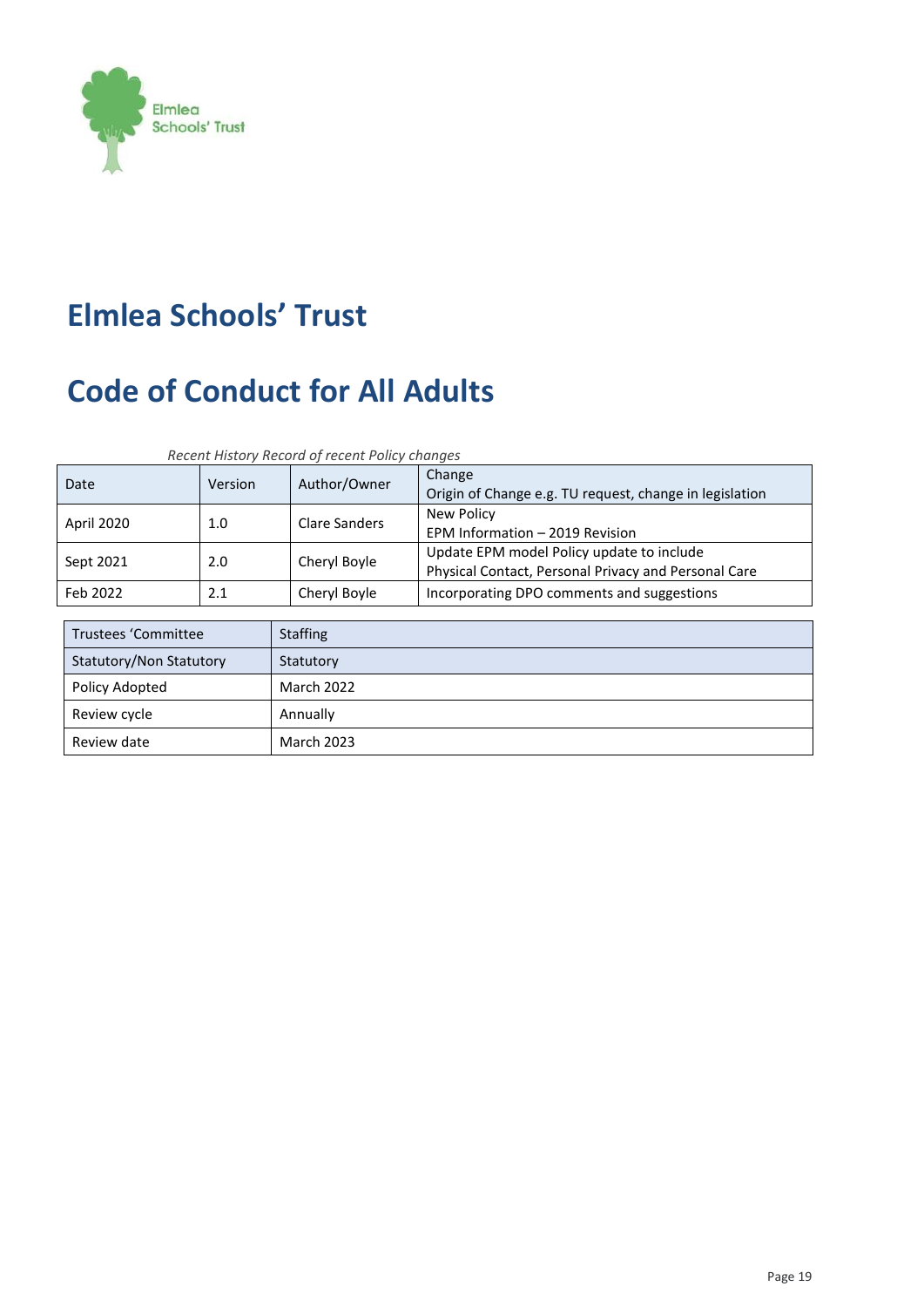# **Contents**

| 1.  | Introduction                                                     | 3  |
|-----|------------------------------------------------------------------|----|
| 2.  | <b>Expected Professional Standards</b>                           | 4  |
| 3.  | Confidentiality                                                  | 5  |
| 4.  | Propriety, Behaviour and Appearance                              | 6  |
| 5.  | Sexual Contact with Children and Young People and Abuse of Trust | 8  |
| 6.  | <b>Infatuations and Crushes</b>                                  | 9  |
| 7.  | Gifts, Rewards, Favouritism and Exclusion                        | 9  |
| 8.  | Social Contact and Social Networking                             | 9  |
| 9.  | Physical Contact, Personal Privacy and Personal Care             | 11 |
| 10. | Behaviour Management and Physical Intervention                   | 12 |
| 11. | <b>First Aid and Medication</b>                                  | 12 |
| 12. | One to One Situations and Meetings with Pupils                   | 13 |
| 13. | <b>Transporting Pupils</b>                                       | 13 |
| 14. | <b>Educational Visits and School Clubs</b>                       | 14 |
| 15. | Curriculum                                                       | 14 |
| 16. | Photography, Videos and other Creative Arts                      | 14 |
| 17. | Unacceptable Use of ICT Facilities and Monitoring                | 15 |
| 18. | Reporting Concerns and Recording Incidents                       | 17 |
| 19. | Monitoring and Review                                            | 17 |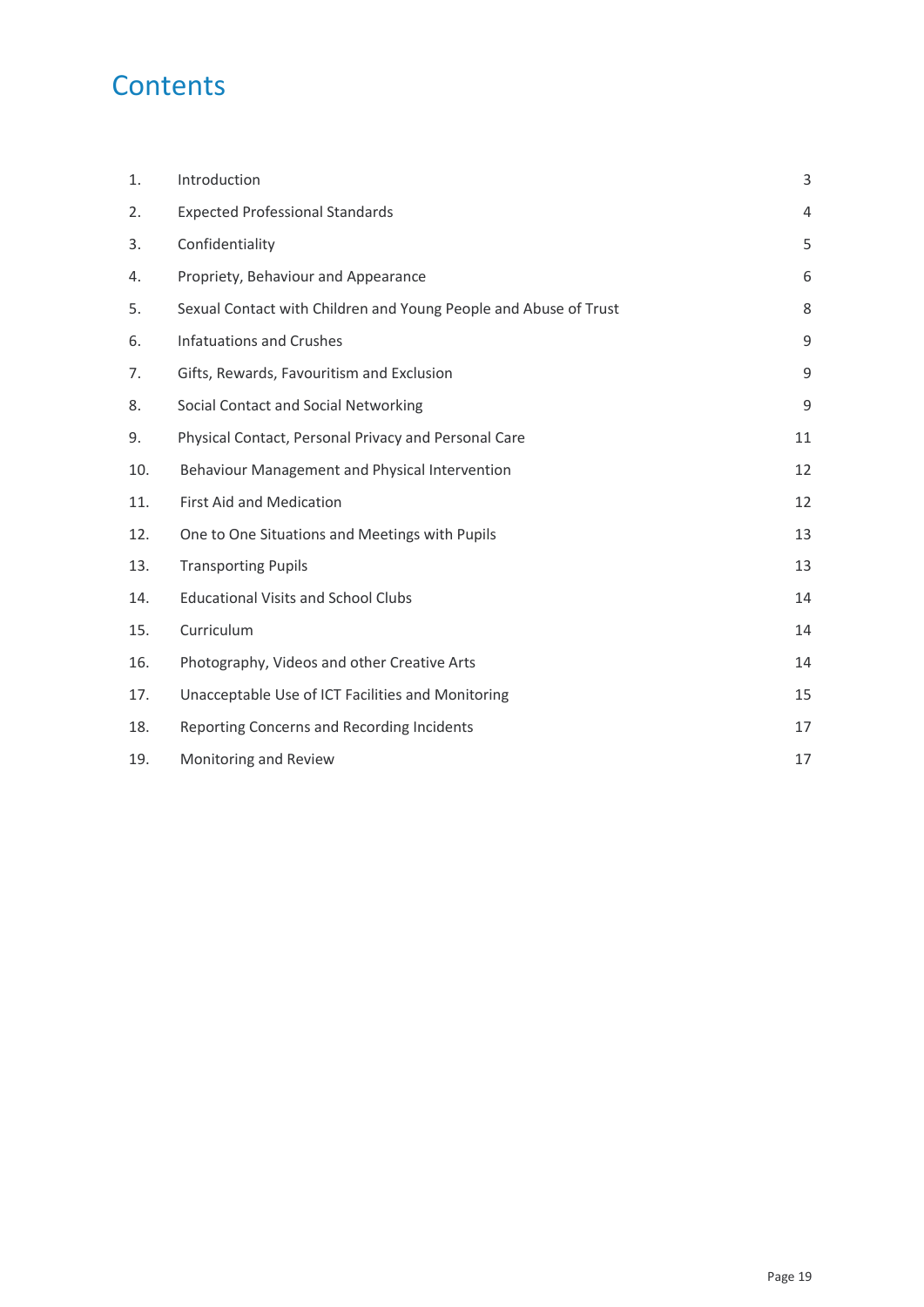#### Code of Conduct for All Adults

#### 1. Introduction

- 1.1. The Code sets out the professional standards expected and the duty upon adults to abide by it. All adults have a duty to keep pupils safe, promote their welfare and to protect them from radicalisation (the Prevent Duty), abuse (sexual, physical and emotional), neglect and safeguarding concerns. This duty is, in part, exercised through the development of respectful, caring and professional relationships between adults and pupils and behaviour by adults that demonstrates integrity, maturity and good judgement. Following this Code will help to safeguard adults from being maliciously, falsely or mistakenly suspected or accused of misconduct in relation to pupils.
- 1.2. For the purposes of this Code, the term and references to 'adult' means the following: Trust members, trustees, governors, all teaching and other employees (whether or not paid or unpaid, employed or self-employed and whether or not employed directly by the Trust, external contractors providing services to pupils on behalf of the Trust, teacher trainees and other trainees/apprentices, volunteers and any other individuals who work for or provide services on behalf of or for the Trust to include but not limited to all those detailed in the single central record (as amended). For the purposes of this Code 'young person/people', 'pupils' and 'child/ren' includes all those for whom the Trust provides education or other services.
- 1.3. This Code takes account of the most recent versions of the following guidance (statutory and nonstatutory):
	- 'Keeping Children Safe in Education' Department of Education ('DfE') (statutory)
	- Working Together to Safeguard Children' HM Government (statutory)
	- 'Guidance for Safer Working Practice for those Working with Children and Young People in Education Settings' (non-statutory)

This Code cannot provide an exhaustive list of what is, or is not, appropriate behaviour for adults. However, it does highlight behaviour that is illegal, inappropriate or inadvisable in relation to the required professional standards. There will be occasions and circumstances in which adults have to make decisions or take action in the best interests of the pupil where no specific guidance has been given. Adults are expected to make responsible and informed judgements about their own behaviour in order to secure the best interests and welfare of the pupils.

1.4. Any behaviour in breach of this Code by employees may result in action under our disciplinary procedure. Such behaviour may constitute gross misconduct and, as such, may result in summary dismissal. The Board of Trustees will take a strict approach to serious breaches of this Code.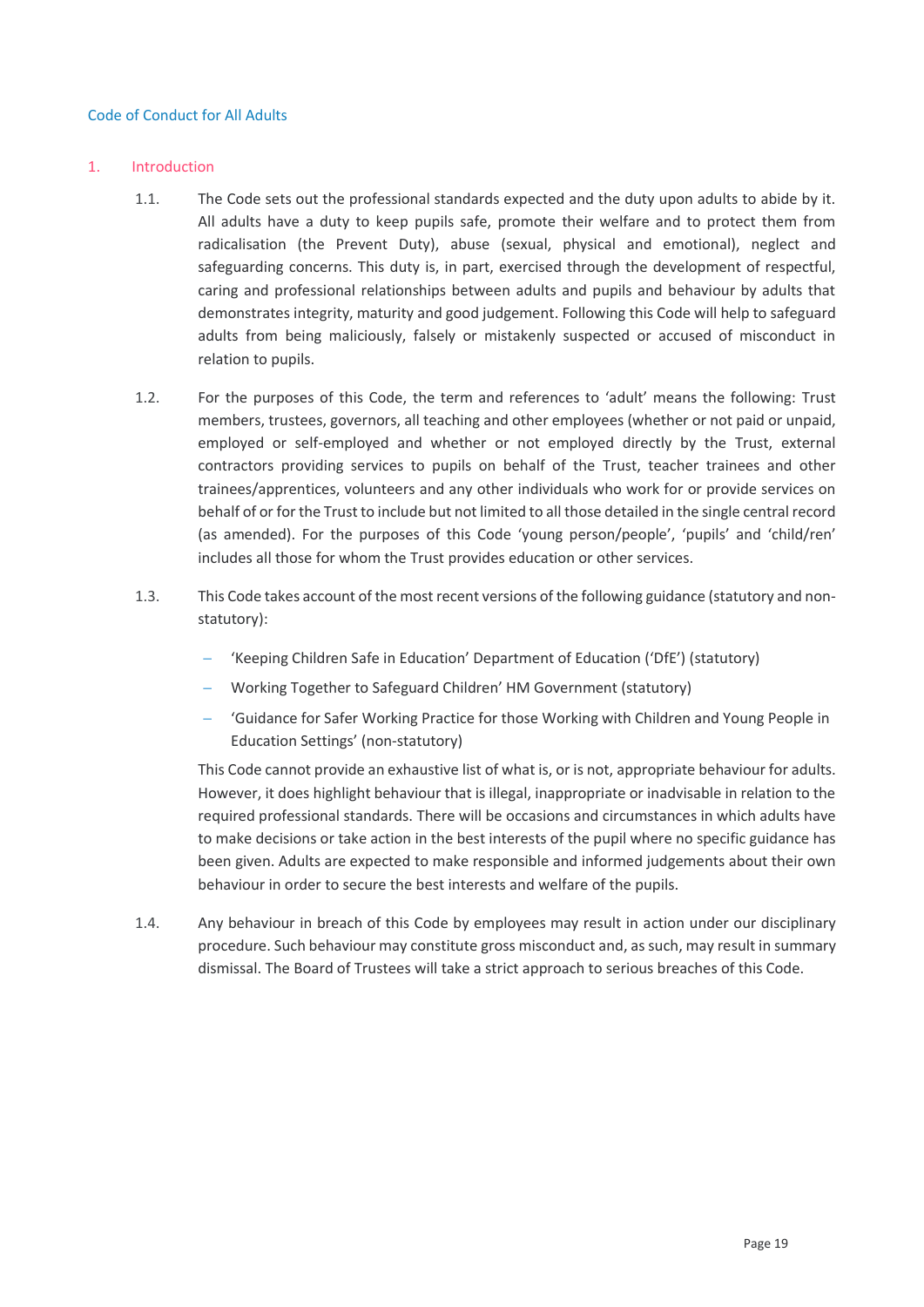#### 1.5. Safeguarding and Child Protection

Adults have a duty to act in accordance with the Trust's Safeguarding and Child Protection policy which is available from the trust website or school offices and report any safeguarding, child protection, welfare or radicalisation concerns about a pupil to the Designated Safeguarding Lead.

#### 1.6. Whistleblowing

Adults must raise concerns they have about the safeguarding or child protection practices by following the Whistleblowing Policy, which is available from the trust website or school offices*.* An adult who raises a matter under the whistleblowing policy or makes a public interest disclosure will have the protection of the relevant legislation.

#### 1.7. Allegations of Abuse Against Teachers and Other Employees and Volunteers

Where it is alleged that an adult has:

- behaved in a way that has harmed a child, or may have harmed a child
- possibly committed a criminal offence against or related to a child
- behaved towards a child or children in a way that indicates they would pose a risk of harm to children

then the Board of Trustees will follow the Trusts Procedure for Dealing with Allegations of Abuse Against Teachers and Other Employees and Volunteers and the guidance set out in the current version of Part Four of Keeping Children Safe in Education DfE which is available from the trust website, school office or the DfE website.

#### 2. Expected Professional Standards

- 2.1. All adults, as appropriate to the role and/or job description of the individual, must:
	- Place the well-being and learning of pupils at the centre of their professional practice
	- Have high expectations for all pupils, be committed to addressing underachievement, and work to help pupils progress regardless of their background and personal circumstances
	- Treat pupils fairly and with respect, take their knowledge, views, opinions and feelings seriously, and value diversity and individuality
	- Model the characteristics they are trying to inspire in pupils, including enthusiasm for learning, a spirit of enquiry, honesty, tolerance, social responsibility, patience, and a genuine concern for other people
	- Respond sensitively to the differences in the home backgrounds and circumstances of pupils, recognising the key role that parents and carers play in pupils' education
	- Seek to work in partnership with parents and carers, respecting their views and promoting understanding and co-operation to support the young person's learning and wellbeing in and out of School
	- Reflect on their own practice, develop their skills, knowledge and expertise, and adapt appropriately to learn with and from colleagues
	- Ensure that the same professional standards are always applied regardless of culture, disability, gender, language, racial origin, religious belief and/or sexual identity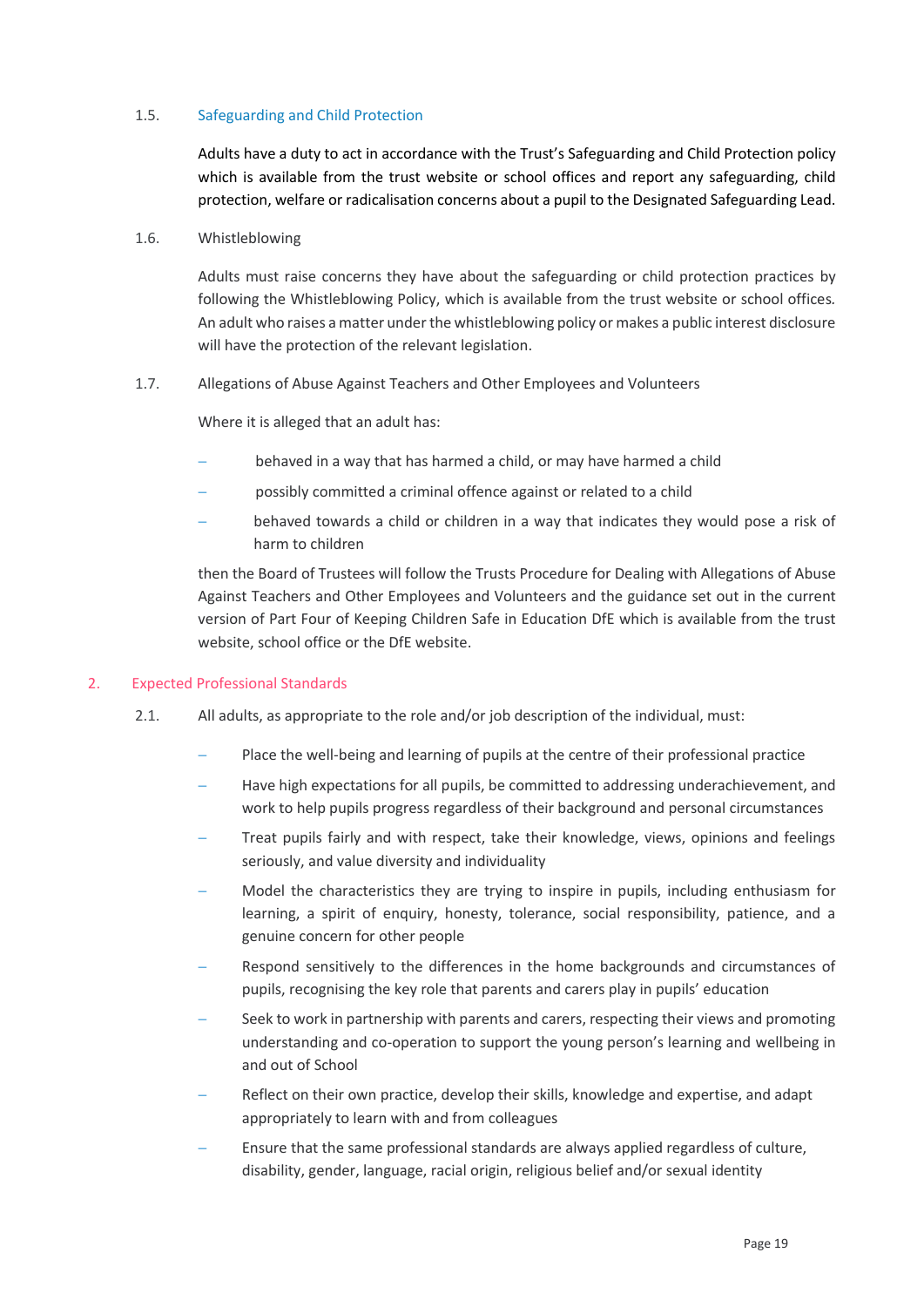- 2.2. Teachers are required to comply with the [Teachers' Standards September 1st 2012](about:blank), in particular, Part 2 Personal and Professional Standards. All adults must be familiar with and act in accordance with the most recent versions of the following documents:
	- Part 1 of Keeping Children Safe in Education DfE (statutory)
	- Working Together to Safeguard Children HM Government (statutory)
	- Prevent Duty Guidance HM Government (statutory)
	- 'The Prevent Duty Departmental Advice for Schools and Childcare Providers' DfE
	- 'Guidance for Safer Working Practice for those Working with Children and Young People in Education Settings' (non-statutory).
- 2.3. An employee who fails to bring a matter of concern to the attention of senior management and/or the relevant agencies is likely to be subject to disciplinary action.

# 3. Confidentiality

- 3.1. As data controllers, all Trusts and Schools are subject to the UK General Data Protection Regulation (UK GDPR) and Data Protection Act 2018 ("Data Protection Legislation"). In addition, teachers owe a common law duty of care to safeguard the welfare of their pupils. This duty is acknowledged in the provisions governing disclosure of information about pupils.
- 3.2. Adults may have access to special category personal data about pupils and their families, which must be kept confidential at all times and only shared when legally permissible to do so and in the interests of the child. Records should only be shared with those who have a legitimate professional need to see them. In circumstances where special category personal data needs to be shared, the Data Protection Legislation contains 'safeguarding of children and individuals at risk' as a processing condition that allows practitioners to share information without consent if it is not possible to gain consent. In such cases, adults have a duty to pass the information on without delay to those with designated safeguarding responsibilities. See paragraph 18 below.
- 3.3. Confidential or personal information about a pupil or their family must never be disclosed to anyone other than on a need to know basis and advice should be sought prior to disclosure to ensure such disclosure is in accordance with the Data Protection Legislation, The Education (Pupil Information) Regulations 2005 (Maintained Schools), and the School's Privacy Notices. In circumstances where the pupil's identity does not need to be disclosed the information should be used anonymously. The information must never be used to intimidate, humiliate, or embarrass the pupil. The information must never be used by anyone for their own or others advantage (including that of partners, friends relatives or other organisations).
- 3.4. Confidential information about pupils must be held securely. Confidential information about pupils should not be taken offsite. If there is a genuine need (for example catching with work at home) then this data should be processed on the school network via remote access. For any processing involving non-school devices (i.e. BYOD – See Information Security Policy Appendix 1) data must not be saved locally. Any sensitive hard copy records to be taken offsite must be done so where encryption is not available and is approved by the Director of Finance and Operations. See also Remote Working Policy.
- 3.5. If a pupil or parent/carer makes a disclosure regarding abuse or neglect, the adult must follow the Trust's procedures and the guidance as set out in 'Keeping Children Safe in Education' DfE. Confidentiality must not be promised to the pupil or parent/carer, however, reassurance should be given that the information will be treated sensitively.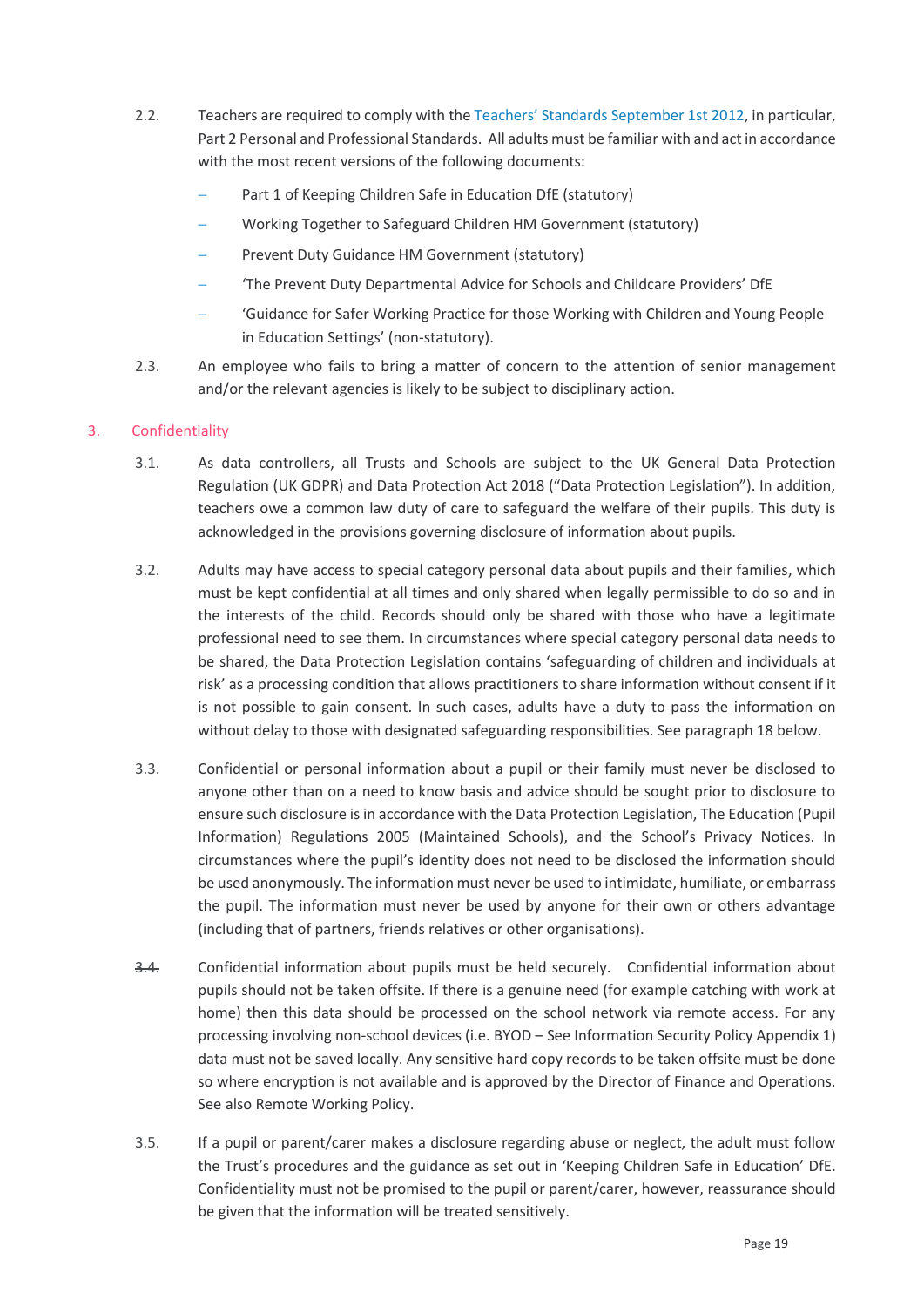3.6. If an adult is in any doubt about the storage or sharing of information they must seek guidance from the Designated Safeguarding Lead and/or the school's Data Protection Officer (iwest@bathnes.gov.uk). Any media or legal enquiries must be passed to senior leadership.

# 4. Propriety, Behaviour and Appearance

- 4.1. All adults working with children have a responsibility to maintain public confidence in their ability to safeguard the welfare and best interests of pupils. They should adopt high standards of personal conduct in order to maintain the confidence and respect of their colleagues, pupils and the public in general. An adult's behaviour or actions, either in or out of the workplace, must not compromise their position within the work setting, or bring the Trust and/or School into disrepute. Non-exhaustive examples of unacceptable behaviour are contained in our disciplinary procedure/rules.
- 4.2. Adults are required to notify the Trust immediately of any allegation/s of misconduct that are of a safeguarding nature made against them (or implicating them), by a child or adult in relation to any outside work or interest (whether paid or unpaid) and, of any arrest or criminal charge whether child-related or not. Where employees fail to do so, this will be treated as a serious breach of this Code and dealt with under our disciplinary procedure.
- 4.3. Individuals should not behaveIndividuals should not:
	- Behave in a manner which would lead any reasonable person to question their suitability to work with children;
	- Act as an inappropriate role model;
	- Make, or encourage others to make sexual remarks to, or about, a pupil;
	- Use inappropriate language to or in the presence of pupils;
	- Discuss their personal or sexual relationships with or in the presence of pupils;
	- Make, or encourage others to make, unprofessional personal comments which scapegoat, demean or humiliate, or might be interpreted as such;

Behaving in an unsuitable way towards children may result in disqualification from childcare under the Childcare Act 2006, prohibition from teaching by the Teaching Regulation Agency (TRA), a bar from engaging in regulated activity, or action by another relevant regulatory.

- 4.4. Mobile Phone Use Restrictions Mobile phones must be on silent mode or switched off during school hours and checked only during breaks. Adults should not take or hold photographs or videos of children on their own camera, computers or storage devices. Unreasonable persistent breaches of this policy by staff will be dealt with under the disciplinary procedure. The school's approach to staff using their own personal (non-school) devices for processing school data is detailed in Appendix 1 of the [Information Security Policy.](https://www.elmleaschoolstrust.com/wp-content/uploads/2021/05/EST-Information-Security-Policy-Adopted-23-February-2021.pdf)
- 4.5. A person's dress and appearance are matters of personal choice, self-expression, religious and cultural customs. However, adults must maintain an appropriate standard of dress and personal appearance at work which promotes a positive and professional image. Clothing and footwear must be safe and clean and take account of health and safety considerations. Adults must ensure they are dressed in ways which are appropriate to their role and not likely to be viewed as offensive, revealing or sexually provocative and specifically should not distract, cause embarrassment or give rise to misunderstanding, should be religious and culturally sensitive and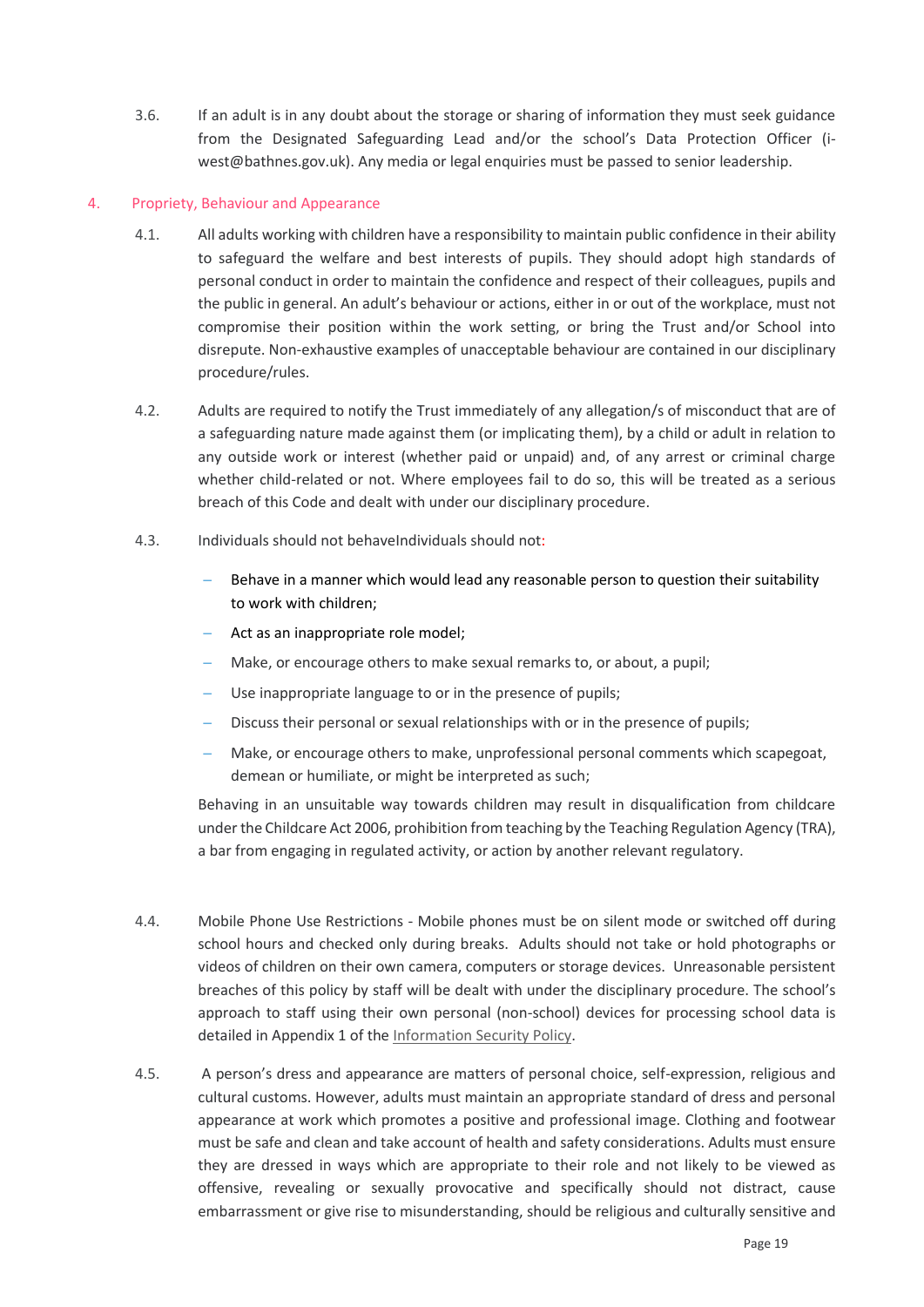free of any political or otherwise contentious slogans, and not considered to be discriminatory. Adults who dress or appear in a manner which may be considered as inappropriate could render themselves vulnerable to criticism or, where the adult is an employee, allegations of misconduct that may lead to action under our disciplinary procedure.

Staff must ensure they dress in a professional manner appropriate to the nature of their duties and responsibilities. Working with pupils/students and their parents, dress should be a style broadly sympathetic to the aims of the trust and our'ready for work' philosophy. Accommodation for Health and Safety issues in practical subjects and areas such as working with young children be a necessary exception to this principle during lesson time only.

As a role model for the pupils, staff are requested that their standard of dress is appropriate. Staff are expected to dress in smart wear, with sensible shoes.

- Smart trousers/ skirt or dress;
- Smart shirts/polo shirts/blouses to be worn; denim, including stretch denim jeans, skinny jeans, leggings or very short skirts/dresses are not acceptable;
- No bare midriffs on show
- No low-cut tops to be worn;
- Smart footwear that is appropriate and safe for walking around the school site

The trust also expects

- hair colour to be natural shades.
- no visible body piercings except earrings/small nose stud
- any tattoos to be covered

PE kit may be worn by staff during PE lessons and games, but staff must revert to their normal workwear once back in the classroom. (Change during lunchtime break either into or out of sports kit.)

For the site team, an agreed 'uniform' will be provided.

- 4.6. Personal property of a sexually-explicit nature or property which might be regarded as promoting radicalisation or otherwise inappropriate such as books, magazines, CDs, DVDs or such material on any electronic media including links to such material must not be brought onto or stored on Trust or School premises or on any Trust or School equipment.
- 4.7. The taking of illegal drugs during working hours is unacceptable and will not be tolerated. All employees are expected to attend work without being under the influence of alcohol or illegal drugs without their performance being adversely impacted by the consumption of alcohol or illegal drugs.
- 4.8. If alcohol or drugs usage impacts on an employee's working life, the trust has the right to discuss the matter with the employee and take appropriate action, having considered factors such as the trust and schools reputation and public confidence.

# 5. Sexual Contact with Children and Young People and Abuse of Trust

5.1. A relationship between an adult and a child or young person is not a relationship between equals; the adult has a position of power or influence. There is potential for exploitation and harm of children or vulnerable young people and all adults have a responsibility to ensure that an unequal balance of power is not used for personal advantage or gratification. Adults must not use their status or position to form or promote relationships with children (whether current pupils or not),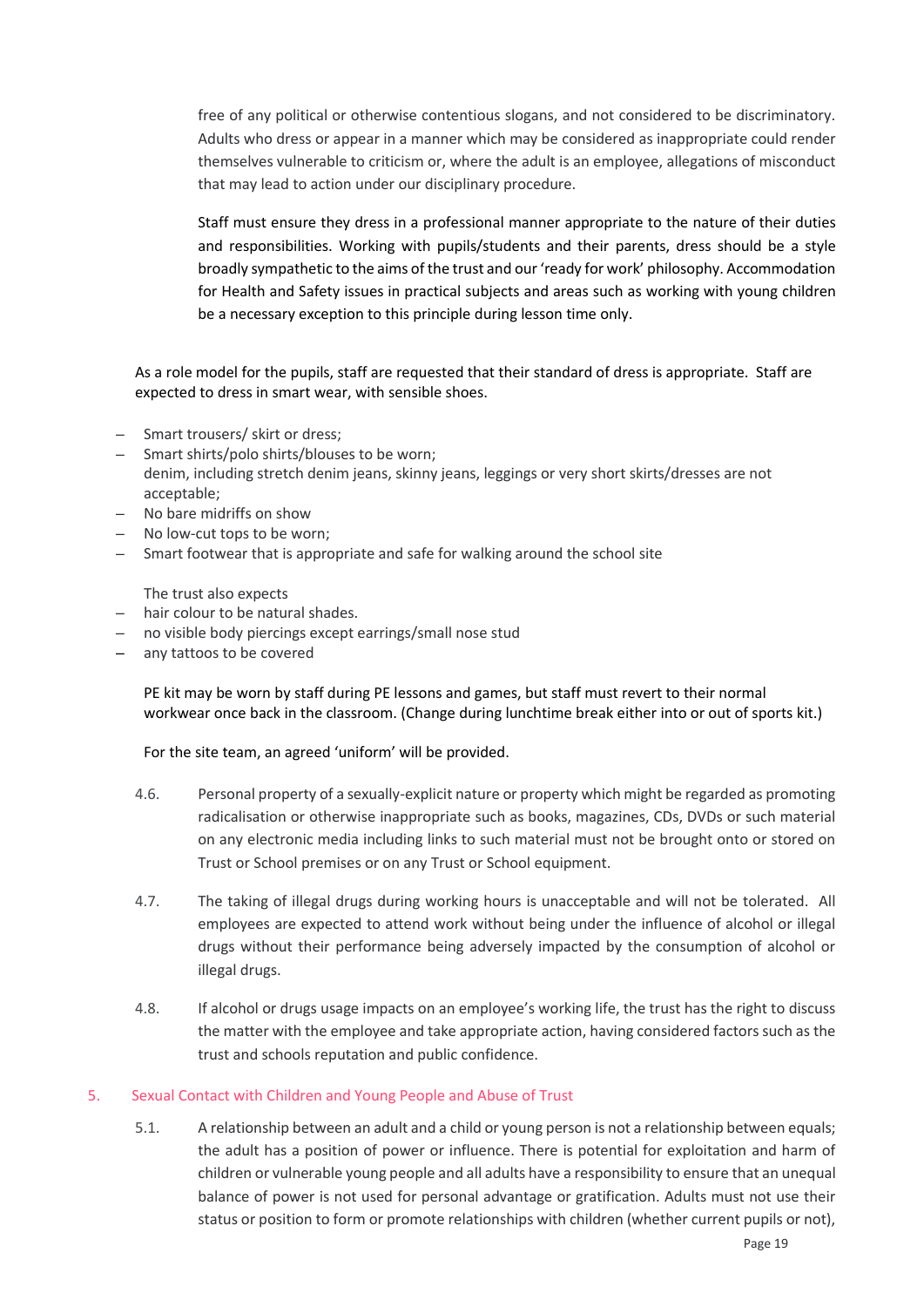that are of a sexual nature, or which may become so. Adults should maintain appropriate professional boundaries and avoid behaviour which might be misinterpreted by others. They should report any incident with this potential.

- 5.2. Any sexual behaviour or activity, whether homosexual or heterosexual, by an adult with or towards a child/pupil or young person, is illegal. Children and young people are protected by the same laws as adults in relation to non-consensual sexual behaviour. They are additionally protected by specific legal provisions regardless of whether there is consent or not. Where a person aged 18 or over is in a specified position of trust with a child or young person under 18 years, the Sexual Offences Act 2003 makes it an offence for that person to engage in sexual activity with or in the presence of that child or to cause or incite that child to engage in or watch sexual activity.
- 5.3. Sexual behaviour includes non-contact activities, such as causing a child or young person to engage in or watch sexual activity or the production of indecent images of children. 'Working Together to Safeguard Children', Appendix A defines sexual abuse as "…forcing or enticing a child or young person to take part in sexual activities, not necessarily involving a high level of violence, whether or not the child is aware of what is happening…"
- 5.4. Adults must not have sexual relationships with pupils or have any form of communication with a child, which could be interpreted as sexually suggestive or provocative i.e. verbal comments, letters, notes, texts, electronic mail, phone calls, social networking contact or physical contact. The adult should not make sexual remarks to, or about, a child or discuss their own sexual relationships with or in the presence of pupils. Adults should take care that their language or conduct does not give rise to comment or speculations. Attitudes, demeanour and language all require care and thought.
- 5.5. There are occasions when adults embark on a course of behaviour known as 'grooming' where the sole purpose is to gain the trust of a child or young person, and manipulate that relationship so that sexual abuse can take place. Adults should be aware that conferring special attention without good reason or favouring a pupil has the potential to be construed as being part of a 'grooming' process, which is a criminal offence.

# 6. Infatuations and Crushes

- 6.1. A child or young person may develop an infatuation with an adult who works with them. An adult, who becomes aware (may receive a report, overhear something, or otherwise notice any sign, no matter how small or seemingly insignificant) that a pupil has become or may be becoming infatuated with them or a colleague, must report this without delay to the Headteacher or the most senior manager, so that appropriate action can be taken to avoid any hurt, distress or embarrassment. The situation will be taken seriously and the adult should be careful to ensure that no encouragement of any kind is given to the pupil. It should also be recognised that careless and insensitive reactions may provoke false accusations.
- 6.2. Examples of situations which must be reported are given below:
	- Where an adult is concerned that they might be developing a relationship with a pupil which could have the potential to represent an abuse of trust
	- Where an adult is concerned that a pupil is becoming attracted to them or that there is a developing attachment or dependency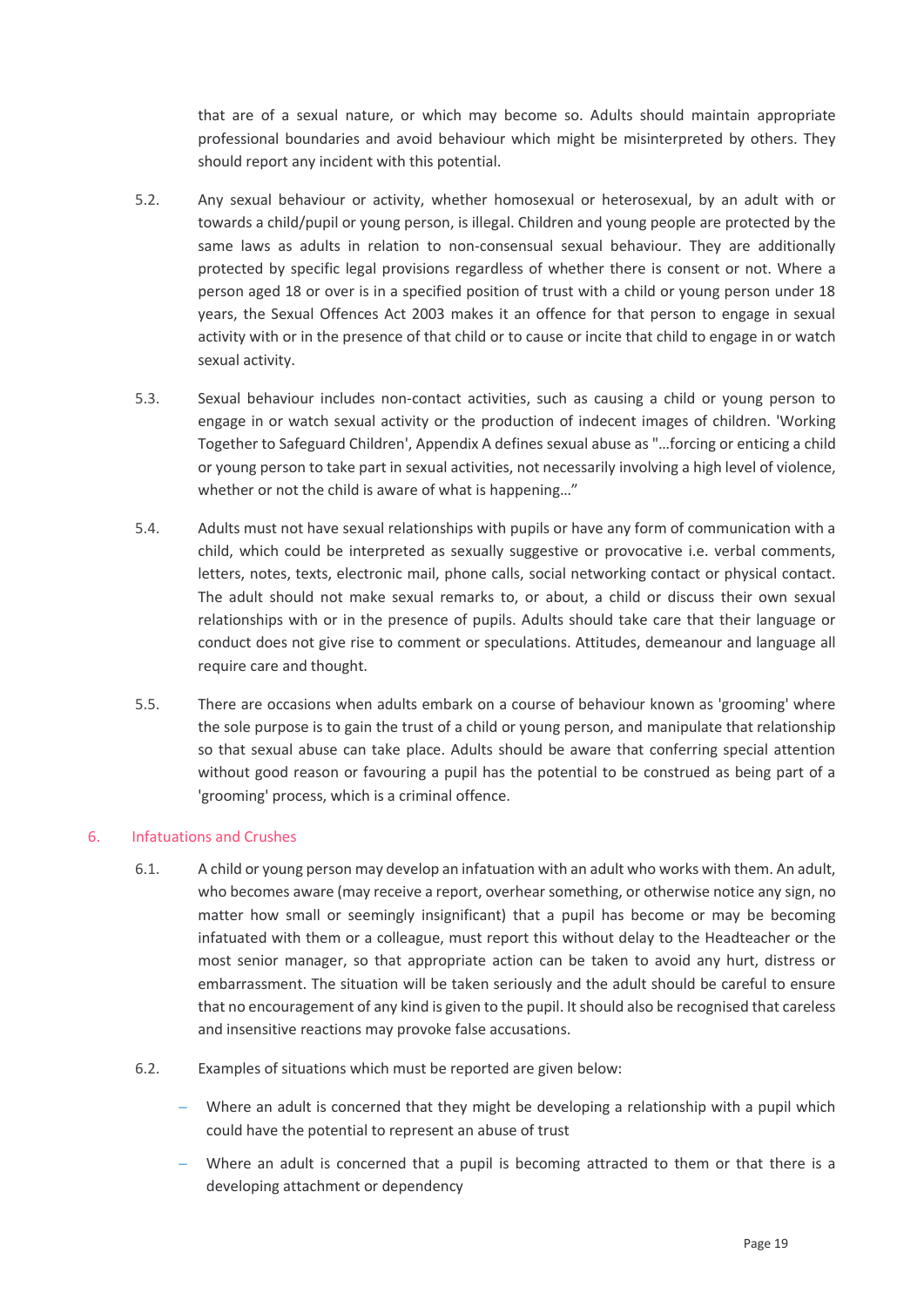- Where an adult is concerned that actions or words have been misunderstood or misconstrued by a pupil such that an abuse of trust might be wrongly suspected by others
- Where an adult is concerned about the apparent development of a relationship by another adult or receives information about such a relationship

# 7. Gifts, Rewards, Favouritism and Exclusion

- 7.1. It is against the law for public servants to take bribes. Adults need to take care that they do not accept any gift that might be construed by others as a bribe, or lead the giver to expect preferential treatment. There are occasions when pupils or parents/carers wish to pass small tokens of appreciation to adults e.g. at Christmas or as a thank you and this is acceptable. However, it is unacceptable to receive gifts on a regular basis or of any significant value.
- 7.2. Personal gifts must not be given to pupils or their families/carers. This could be misinterpreted as a gesture either to bribe or groom. It might be perceived that a 'favour' of some kind is expected in return. Any reward given to a pupil should be consistent with the Trusts' Behaviour policy, recorded, and not based on favouritism.
- 7.3. Care should be taken when selecting children for specific activities, jobs, privileges and when pupils are excluded from an activity in order to avoid perceptions of favouritism or injustice. Methods of selection and exclusion should be subject to clear, fair and agreed criteria.
- 7.4. Members, Trustees, Governors and all staff are required to read and comply with the Business Ethics Policy, annually completing and registering the pecuniary interests schedule.

# 8. Social Contact and Social Networking

- 8.1. Communication between pupils and adults, by whatever method, should take place within clear and explicit professional boundaries. This includes the wider use of technology such as mobile phones, tablets, text messages, emails, instant messages, websites, social media such as Facebook, Twitter, Instagram, chat-rooms, forums, blogs, apps such as Whatsapp, gaming sites, digital cameras, videos, webcams and other handheld devices. Adults should not share any personal information with pupils and they should not request, or respond to, any personal information from the child/young person, other than that which might be appropriate as part of their professional role. They should ensure that all communications are transparent and avoid any communication that could be interpreted as 'grooming behaviour'.
- 8.2. Adults must not give their personal contact details such as home/mobile phone number; home or personal e-mail address or social networking details to pupils unless the need to do so is agreed in writing with senior leadership. If, for example, a pupil attempts to locate an adult's personal contact details and attempts to contact or correspond with them, the adult should not respond and must report the matter to the Director of Finance and Opersations.
- 8.3. It is recommended that adults ensure that all possible privacy settings are activated to prevent pupils from making contact on personal profiles and to prevent pupils from accessing photo albums or other personal information which may appear on social networking sites. Staff may wish to amend their profile name to reduce the likilhood of pupils from identifying staff personal social media accounts.
- 8.4. Adults are personally responsible for what they communicate in social media and must bear in mind that what is published might be read by us, pupils, parents and carers, the general public, future employers and friends and family for a long time. Adults must ensure that their online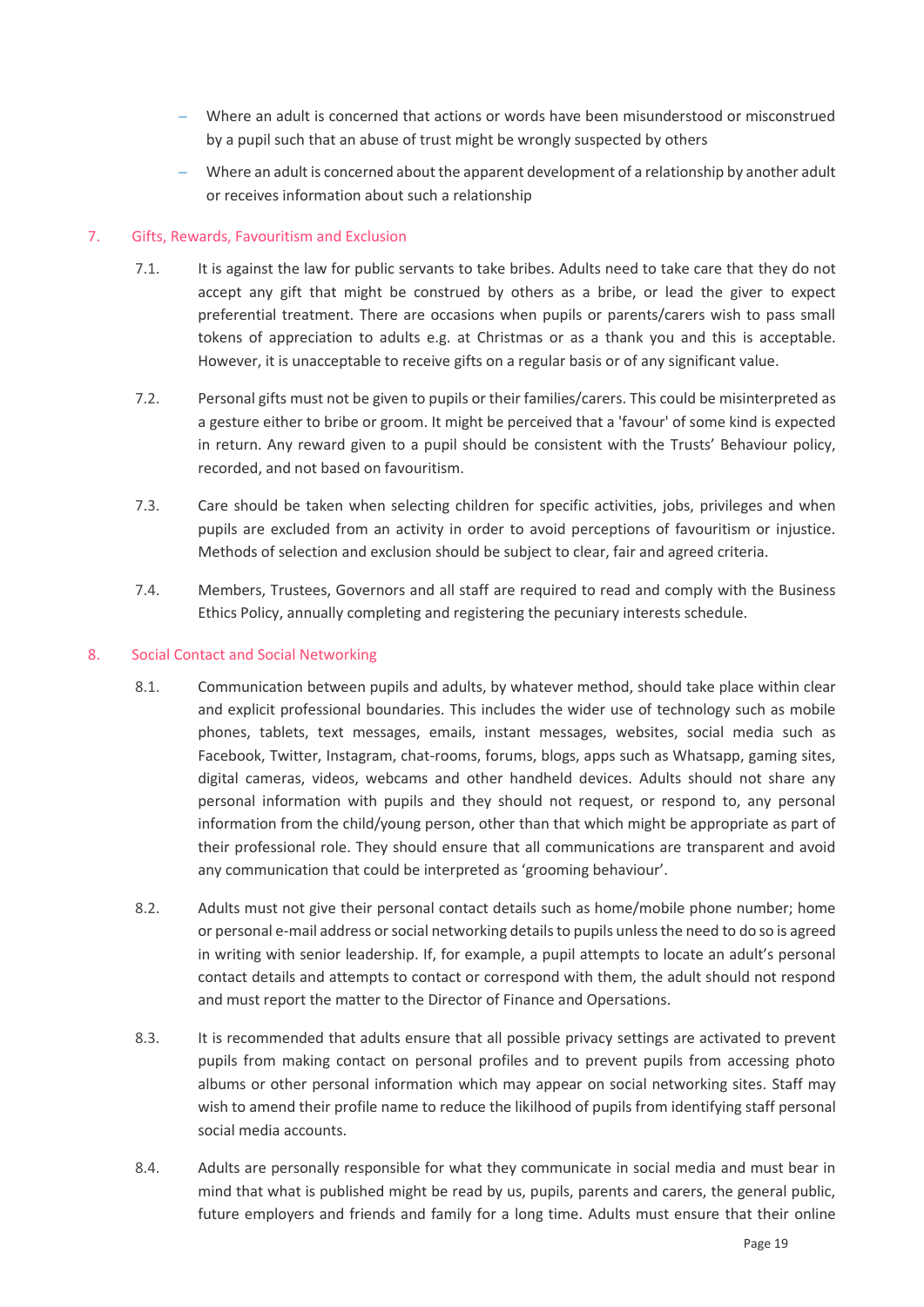profiles are consistent with the professional image expected by us and must not post material which damages the reputation of the School or which causes concern about their suitability to work with children and young people. Those who post material which may be considered as inappropriate could render themselves vulnerable to criticism or, in the case of an employee, allegations of misconduct which may be dealt with under the disciplinary procedure. Even where it is made clear that the writer's views on such topics do not represent those of the Trust or School, such comments are inappropriate.

- 8.5. Adults are advised not to have any online friendships with any young people under the age of 18 unless they are family members or close family friends. Adults are advised not to have online friendships with parents or carers of pupils or members of the Trust Board including Members, Trustees, Governors. Where such online friendships exist, adults must ensure appropriate professional boundaries are maintained.
- 8.6. It is acknowledged that adults may have genuine friendships and social contact with parents or carers of pupils, independent of the professional relationship. Adults should, however:
	- Inform senior leadership of any relationship with a parent/carer where this extends beyond the usual parent/carer/professional relationship
	- Advise senior leadership of any regular social contact they have with a pupil or parent/carer, which could give rise to concern
	- Inform senior leadership of any requests or arrangements where parents/carers wish to use their services outside of the workplace e.g. babysitting, tutoring
	- Always approve any planned social contact with pupils or parents/carers with senior colleagues, for example, when it is part of a reward scheme

If a parent/carer seeks to establish social contact, or if this occurs coincidentally, the adult should exercise their professional judgment and should ensure that all communications are transparent and open to scrutiny.

8.7. Some employees may, as part of their professional role, be required to support a parent or carer. If that person comes to depend upon the employee or seeks support outside of their professional role this should be discussed with senior leadership and, where necessary, referrals made to the appropriate support agency.

# 9. Physical Contact, Personal Privacy and Personal Care

- 9.1. There are occasions when it is entirely appropriate and proper for employees to have physical contact with pupils, but it is crucial that they only do so in ways appropriate to their professional role and in relation to the pupil's individual needs and any agreed care plan. When physical contact is made with pupils this should be in response to their needs at the time, of limited duration and appropriate given their age, stage of development, gender, ethnicity, culture and background. Employees must use their professional judgement at all times. It is not possible to be specific about the appropriateness of each physical contact, since an action that is appropriate with one pupil in one set of circumstances may be inappropriate in another, or with a different pupil.
- 9.2. Physical contact should never be secretive or casual, or for the gratification of the adult, or represent a misuse of authority. Adults should never touch a pupil in a way which may be considered indecent. If an adult believes that an action could be misinterpreted, the incident and circumstances should be reported as soon as possible to the Executive Headteacher or Director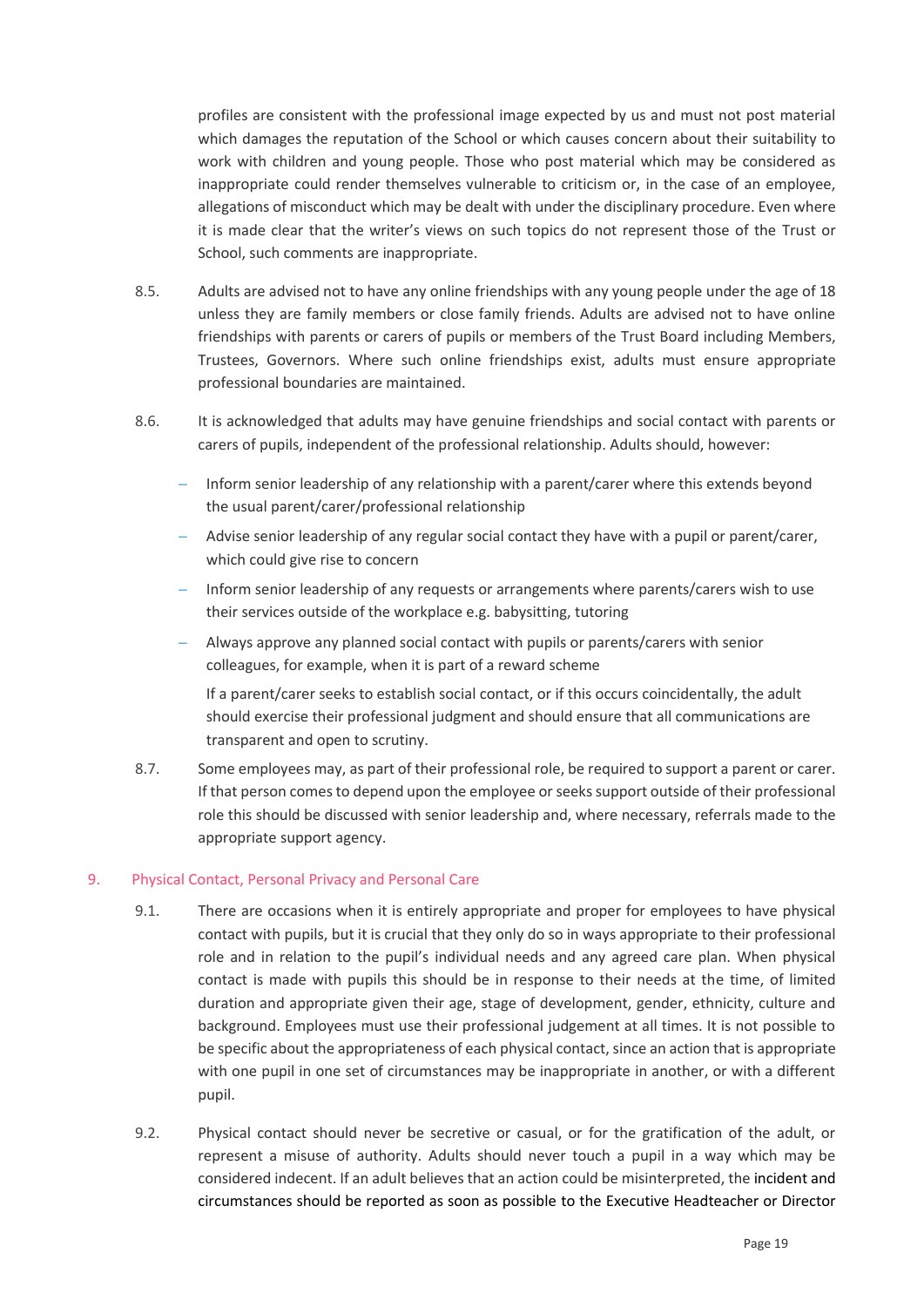of Finance and Opersations and recorded in the relevant school's incident book, and, if appropriate, a copy placed on the pupil's file.

Physical contact, which occurs regularly with a pupil or pupils, is likely to raise questions unless the justification for this is part of a formally agreed plan (for example in relation to pupils with SEN or physical disabilities). Any such contact should be the subject of an agreed and open trustand school policy and subject to review. Where feasible, employees should seek the pupil's permission before initiating contact. Adults should listen, observe and take note of the pupil's reaction or feelings and, so far as is possible, use a level of contact which is acceptable to the pupil for the minimum time necessary.

- 9.3. There may be occasions when a distressed pupil needs comfort and reassurance. This may include age-appropriate physical contact. Adults should remain self-aware at all times in order that their contact is not threatening, intrusive or subject to misinterpretation. Adults should always tell a colleague when and how they offered comfort to a distressed pupil.
- 9.4. Where an adult has a particular concern about the need to provide this type of care and reassurance they should seek further advice from a senior manager.
- 9.5. Some employees, for example, those who teach PE and games, or who provide music tuition will on occasions have to initiate physical contact with pupils in order to support a pupil so they can perform a task safely, to demonstrate the use of a particular piece of equipment/instrument or assist them with an exercise. This should be done with the pupil's agreement. Contact under these circumstances should be for the minimum time necessary to complete the activity and take place in a safe and open environment. Adults should remain sensitive to any discomfort expressed verbally or non-verbally by the pupil.
- 9.6. All parties should clearly understand from the outset what physical contact is necessary and appropriate in undertaking specific activities. Keeping parents/carers informed of the extent and nature of any physical contact may also prevent allegations of misconduct arising. Any incidents of physical contact that cause concern or fall outside of these protocols and guidance should be reported to the senior manager and parent/carer.
- 9.7. Pupils are entitled to respect and privacy when changing clothes or taking a shower. However, there needs to be an appropriate level of supervision in order to safeguard pupils, satisfy health and safety considerations and ensure that bullying or teasing does not occur. This supervision should be appropriate to the needs and age of the pupils concerned and sensitive to the potential for embarrassment. Adults who are required as part of their role to attend changing rooms should announce their intention of entering any pupil changing rooms and only remain in the room where the pupil/s needs require this.
- 9.8. Employees with a job description which includes intimate care duties will have appropriate training and written guidance including a written care plan for any pupil who could be expected to require intimate care. Staff should adhere to the [school/academy]'s intimate and personal care [and nappy changing] policies. No other adult should be involved in intimate care duties except in an emergency. A signed record should be kept of all intimate and personal care tasks undertaken and, where these have been carried out in another room, include times left and returned. Employees should not assist with personal or intimate care tasks which the pupil is able to undertake independently.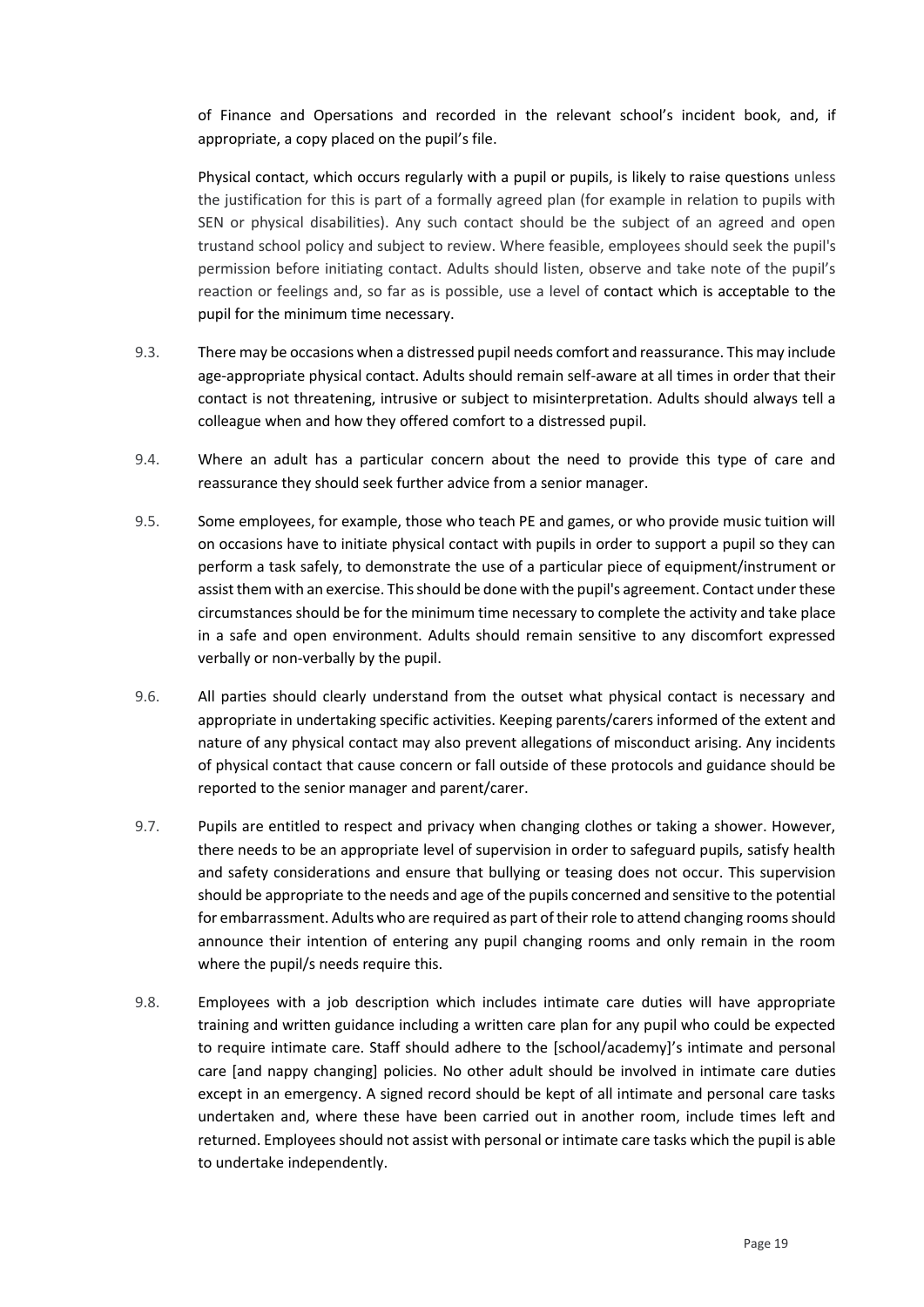#### 10. Behaviour Management and Physical Intervention

- 10.1. All pupils have a right to be treated with respect and dignity. Adults must not use any form of degrading treatment to punish a pupil. The use of sarcasm, demeaning or insensitive comments towards pupils is not acceptable in any situation. Deliberately intimidating pupils by shouting aggressively, hectoring or overbearing physical presence is not acceptable in any situation. Any sanctions or rewards used should be part of our Beheaviour Policy.
- 10.2. Physical intervention can only be justified in exceptional circumstances. Non-statutory guidance is available from the Department of Education website. See 'Use of reasonable force - advice for Head Teachers, Staff and Board of Trustees/Governing Bodies'. Adults may legitimately intervene to prevent a pupil from committing a criminal offence, injuring themselves or others, causing damage to property, engaging in behaviour prejudicial to good order and to maintain good order and discipline. Adults should have regard to the health and safety of themselves and others. It is always unlawful to use force as a punishment. The use of unwarranted physical force is likely to constitute a criminal offence.
- 10.3. Where a pupil has specific needs in respect of particularly challenging behaviour, a positive handling plan, including a risk assessment, should be put in place and agreed by all parties. Where it is judged that a pupil's behaviour presents a serious risk to themselves or others, a robust risk assessment that is regularly reviewed and a physical intervention plan, where relevant, must be put in place. All incidents and subsequent actions should be recorded and reported to a manager and the pupil's parents/carers. Where it can be anticipated that physical intervention is likely to be required, a plan should be put in place that the pupil and parents/carers are aware of and have agreed to. Parental consent does not permit the use of unlawful physical intervention or deprive a pupil of their liberty.

#### 11. First Aid and Medication

- 11.1. The Trust has a separate policy on supporting pupils with a medical condition. Employees should have regard to the statutory guidance 'Supporting pupils at school with medical conditions' DfE December 2015, which includes advice on managing medicines. All settings must have an adequate number of qualified first aiders/appointed persons. Employees must have had the appropriate training and achieved the necessary level of competency before administering first aid or medication or taking on the responsibility to support pupils with medical conditions. If an adult is concerned or uncertain about the amount or type of medication being given to a pupil this should be discussed with the Designated Safeguarding Lead.
- 11.2. Adults taking medication that may affect their ability to care for children should seek medical advice regarding their suitability to do so and should not work with pupils whilst taking medication unless medical advice confirms that they are able to do so. Adult medication on the premises must be securely stored out of the reach of children.

#### 12. One to One Situations and Meetings with Pupils

12.1. One to one situations have the potential to make children/young persons more vulnerable to harm by those who seek to exploit their position of trust. Adults working in one to one settings with pupils may also be more vulnerable to unjust or unfounded allegations being made against them. Adults must recognise this possibility and plan and conduct such meetings accordingly. Every attempt should be made to ensure that the safety and security needs of both adults and pupils are met. Managers should undertake a risk assessment in relation to the specific nature and implications of one to one work for each adult and pupil, which should be reviewed regularly.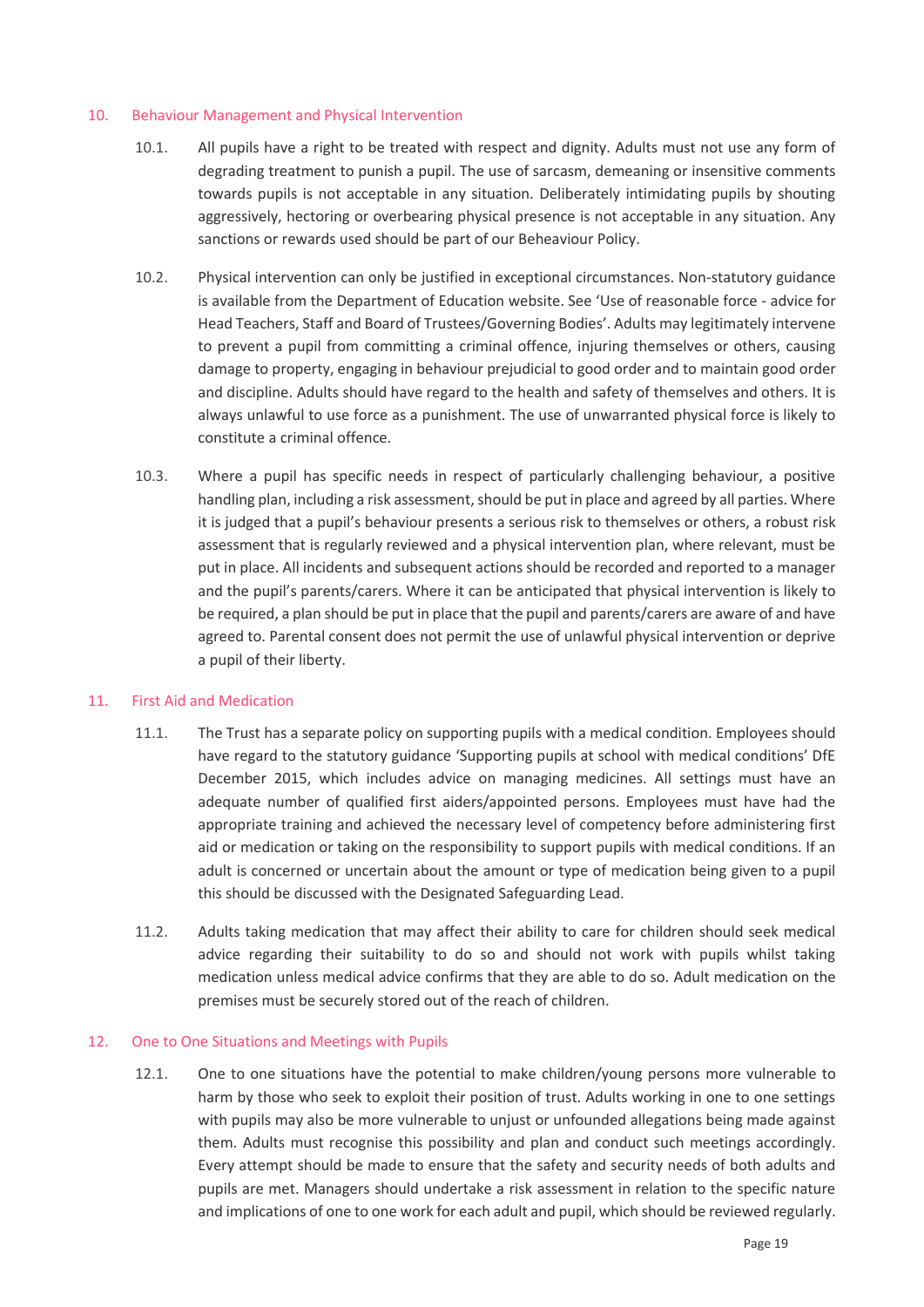Where such a meeting is demonstrably unavoidable, it is advisable to avoid remote or secluded areas and to ensure that the door of the room is left open and/or visual/auditory contact with others is maintained. Any arrangements should be reviewed on a regular basis.

- 12.2. Pre-arranged meetings with pupils away from the premises or on the Trust site when the schools are not in session are not permitted unless written approval is obtained from their parent/carer and the Executive Headteacher or the Director of Finance and Operations. Any virtual meetings arranged should follow the guidelines of the Trust's [Remote Learning Policy](https://www.elmleaschoolstrust.com/wp-content/uploads/2021/12/EST-Remote-Learning-Policy-November-2021.pdf)
- 12.3. No pupil should be in or invited into, the home of an adult who works with them unless they are family members or close family friends, in which case adults are advised to notify their line manager. Pupils must not be asked to assist adults with jobs or tasks at or in their private accommodation or for their personal benefit.
- 12.4. Other than in an emergency, an adult must not enter a pupil's home if the parent/carer is absent. Always make detailed records including times of arrival and departure and ensure any behaviour or situation that gives rise to concern is discussed with the Executive Headteacher. A risk assessment should be undertaken and appropriate risk management measures put in place prior to any planned home visit taking place. In the unlikely event that little or no information is available, home visits should not be made alone.

# 13. Transporting Pupils

- 13.1. In certain situations, e.g. out of school activities, adults may agree to transport pupils. Transport arrangements should be made in advance by a designated employee who will be responsible for planning and overseeing all transport arrangements and respond to any concerns that may arise. Wherever possible and practicable, transport should be provided other than in private vehicles, with at least one adult additional to the driver acting as an escort.
- 13.2. Adults should ensure that their behaviour is safe and that the transport arrangements and the vehicle meet all legal requirements. They must ensure that the vehicle is roadworthy and appropriately insured and that the maximum capacity is not exceeded. It is a legal requirement that all passengers wear seatbelts and the driver should ensure that they do so. The driver should be aware of the current legislation concerning the use of car seats for younger children where applicable. It is illegal to drive using hand-held phones or similar devices and the driver must ensure that they adhere to all driving regulations.
- 13.3. It is inappropriate for adults to offer lifts to a pupil, unless the need has been agreed with a the Executive Headteacher or the Director of Finance and Operations and, if this falls outside their normal working duties, has been agreed with parents/carers.
- 13.4. There may be occasions where a pupil requires transport in an emergency situation or where not to give a lift may place a pupil at risk. Such circumstances must always be recorded and reported to the Executive Headteacher or the Director of Finance and Operations and parents/carers.

#### 14. Educational Visits and School Clubs

14.1. Adults should take particular care when supervising pupils in the less formal atmosphere of an educational visit, particularly in a residential setting, or after-school activity. Adults remain in a position of trust and the same standards of conduct apply. Please refer to the Trusts policy on educational visits and the Trusts Health and Safety policy.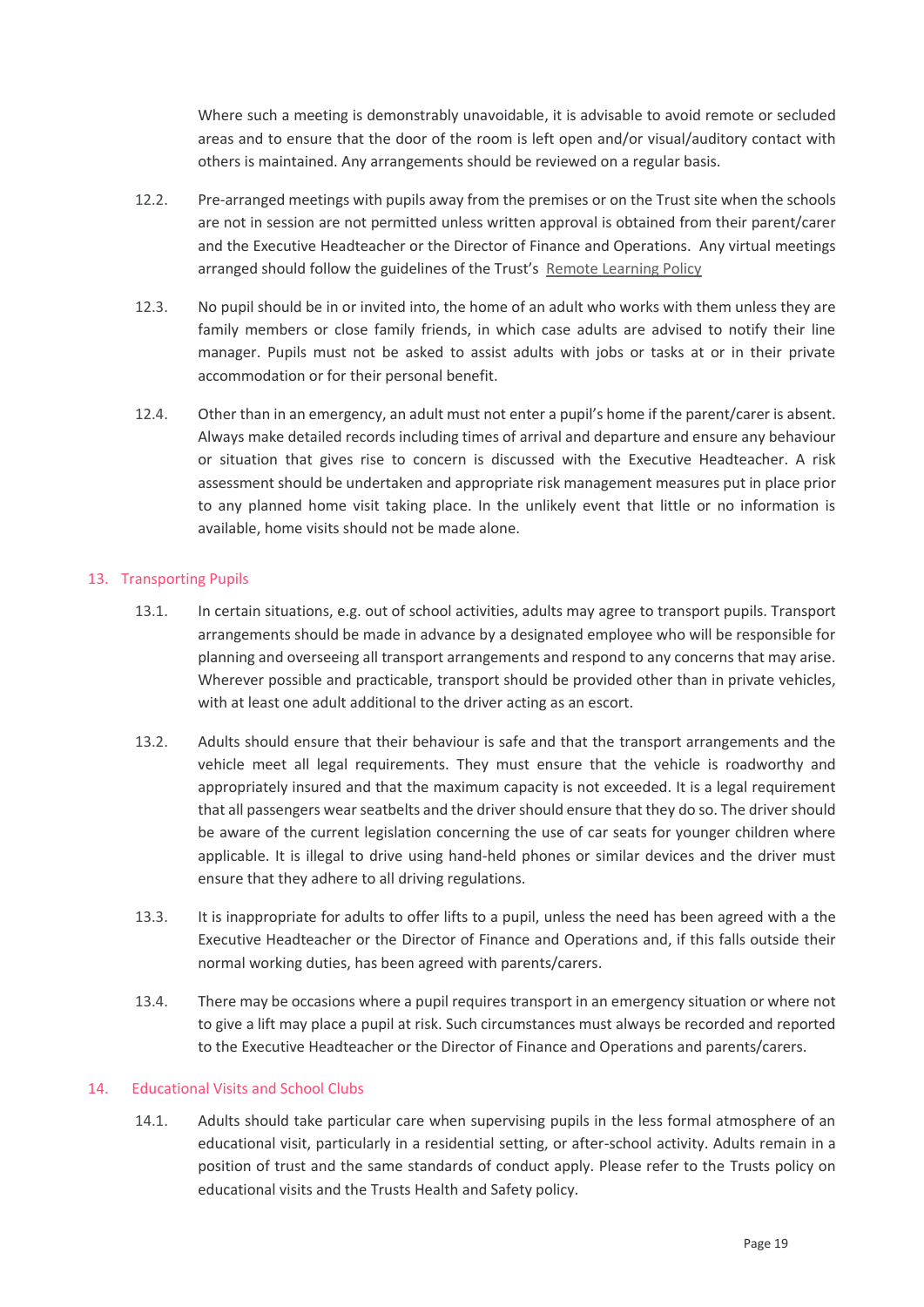#### 15. Curriculum

- 15.1. Some areas of the curriculum can include or raise a subject matter which is sexually explicit, of a political, cultural, religious or an otherwise sensitive nature. Care should be taken to ensure that resource materials cannot be misinterpreted and clearly relate to the learning outcomes identified by the lesson plan. This plan should highlight particular areas of risk and sensitivity.
- 15.2. The curriculum can sometimes include or lead to an unplanned discussion about subject matter of a sexually explicit, political, cultural, religious or otherwise sensitive nature. Responding to pupils' questions can require careful judgement and adults must take guidance in these circumstances from the Designated Safeguarding Lead. Adults must not enter into or encourage inappropriate discussion about sexual, political or religious activity or behaviour or, discussions which may offend or harm others. Adults should take care to protect children from the risk of radicalisation and should act in accordance with advice given under Part 1 of Keeping Children Safe in Education DfE and accordingly must not express any prejudicial views or, attempt to influence or impose their personal values, attitudes or beliefs on pupils.
- 15.3. Please refer to the individual school's policies on sex and relationships education (SRE) and, the Trust PSHE policy on spiritual, moral, social and cultural development. Care should be taken to comply with these policies and ensure they are consistently applied.

#### 16. Photography, Videos and other Creative Arts

- 16.1. Please refer to the Trust's guidance on online safety, the use of images and the consent forms therein. Adults should have regard to the ICO CCTV code of practice and the guidance 'Taking Photographs in Schools'.
- 16.2. Many educational activities involve the taking or recording of images. This may be undertaken as part of the curriculum, extra school activities, for displays, publicity, to celebrate achievement or, to provide evidence of the activity. An image of a child is personal data and it is, therefore, a requirement under Data Protection Legislation that explicit consent is obtained from the parent/carer of a child before any images are made such as those used for School web sites, notice boards, productions or other purposes, unless an alternative legal justification for processing this data is applicable.
- 16.3. Adults need to be aware of the potential for such images to be taken and/or misused to create indecent images of children and/or for 'grooming' purposes. Careful consideration should be given as to how these activities are organised and undertaken. There should be an agreement as to whether the images will be destroyed or retained for further use, where these will be stored and who will have access to them.
- 16.4. Adults should remain sensitive to any pupil who appears uncomfortable and should recognise the potential for misinterpretation. It is also important to take into account the wishes of the child, remembering that some children do not wish to have their photograph taken.
- 16.5. Adults should only use equipment provided or authorised by the Trust or School to make/take images and should not use personal equipment, mobile telephones or any other similar devices to make/take images.
- 16.6. The following guidance should be followed:
	- If a photograph is used, avoid naming the pupil
	- If the pupil is named, avoid using the photograph
	- Photographs/images must be securely stored and used only by those authorised to do so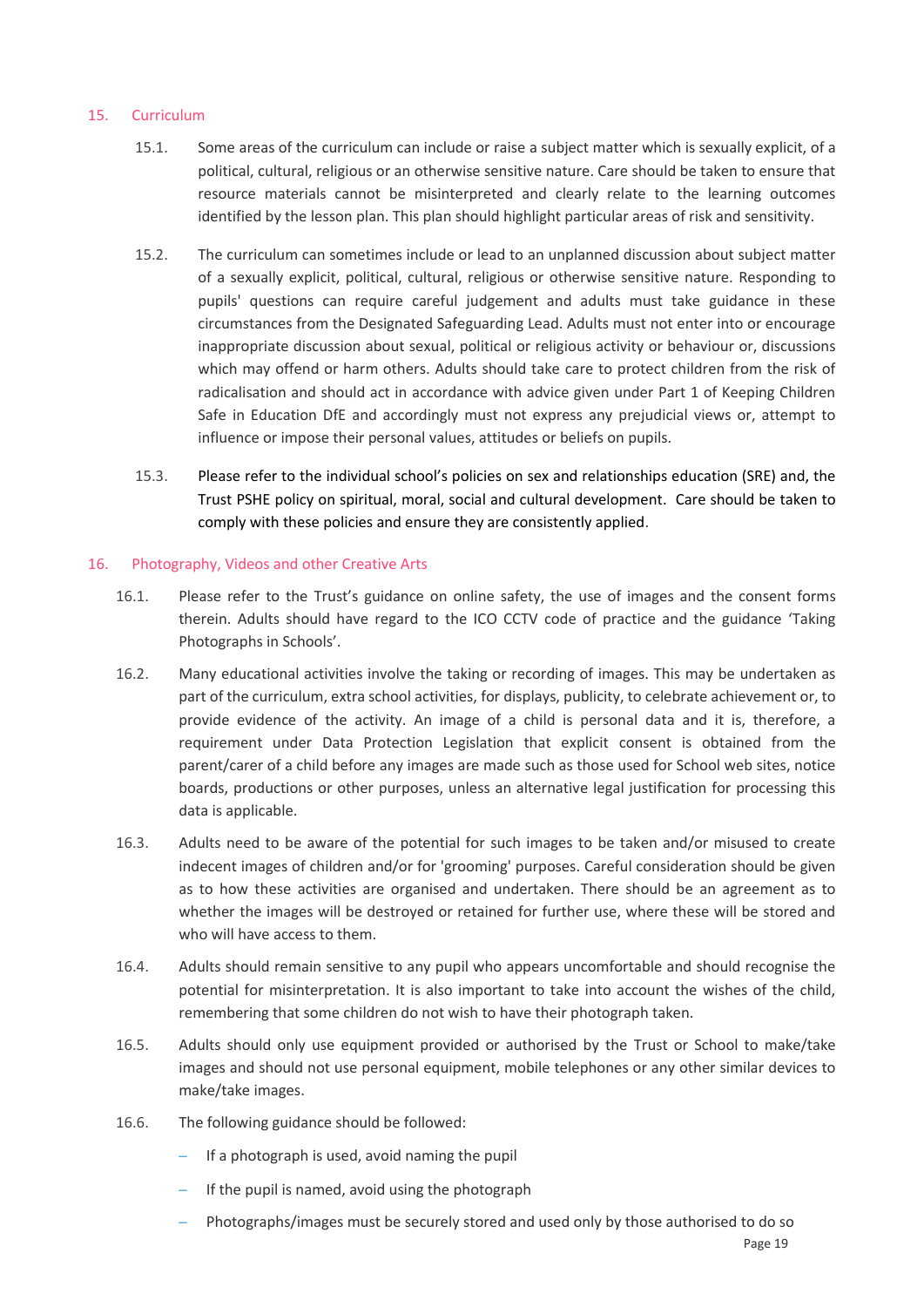Be clear about the purpose of the activity and about what will happen to the photographs/images when the lesson/activity is concluded

Only retain images when there is a clear and agreed purpose for doing so and for the period of time set out in the Trust's Retention Schedule Infant School [Retention](file://///SERVER1/Share/General%20Policies/TRUST%20POLICIES) Schedule Junior School [Retention Schedule](file:///R:/Policies/GDPR%20POLICIES)

- Ensure that a senior colleague is aware that the photography/image equipment is being used and for what purpose
- Ensure that all photographs/images are available for scrutiny in order to screen for acceptability
- Be able to justify the photographs/images made
- Do not take images of pupils for personal use
- Only take images where the pupil consents to this, and check consents each time a photos is to be used (as consent may have been withdrawn)
- Do not take photographs in one to one situations
- Do not display or distribute photographs/images of pupils unless there is consent to do so from the parent/carer
- Only publish images of pupils where they and their parent/carer have given explicit written consent to do so
- Do not take images of pupils in a state of undress or semi-undress
- Do not take images of pupils which could be considered as indecent or sexual
- Do not take images of a child's injury, bruising or similar (e.g. following disclosure of abuse) even if requested by children's social care
- Do not make audio recordings of a child's disclosure

#### 17. Unacceptable Use of ICT Facilities and Monitoring

- 17.1. This section should be read in conjunction with the Trust's Acceptable Use of ICT Facilities and Social Media guidance. Posting, creating, accessing, transmitting, downloading, uploading or storing any of the following material (unless it is part of an authorised investigation) is likely to amount to gross misconduct and result (where the adult is employed) in summary dismissal (this list is not exhaustive):
	- a) Pseudo-images of children (child abuse images), pornographic or sexually suggestive material or images of children or adults which may be construed as such in the circumstances (that is, writing, texting, pictures, films and video clips of a sexually explicit or arousing nature)
	- b) Any other type of offensive, obscene or discriminatory material, criminal material or material which is liable to cause distress or embarrassment to the School or others.
- 17.2. If indecent images of children are discovered at the premises or on the Trust or school's equipment/devices, an immediate referral should be made to the School's designated Safeguarding Lead and Executive Headteacher (unless they are implicated) and the external Designated Officer (LADO) and, if relevant, the police contacted. The images/equipment should be secured, should not be used by others and should be isolated from the network. There should be no attempt to view, tamper with or delete the images as this could jeopardise any necessary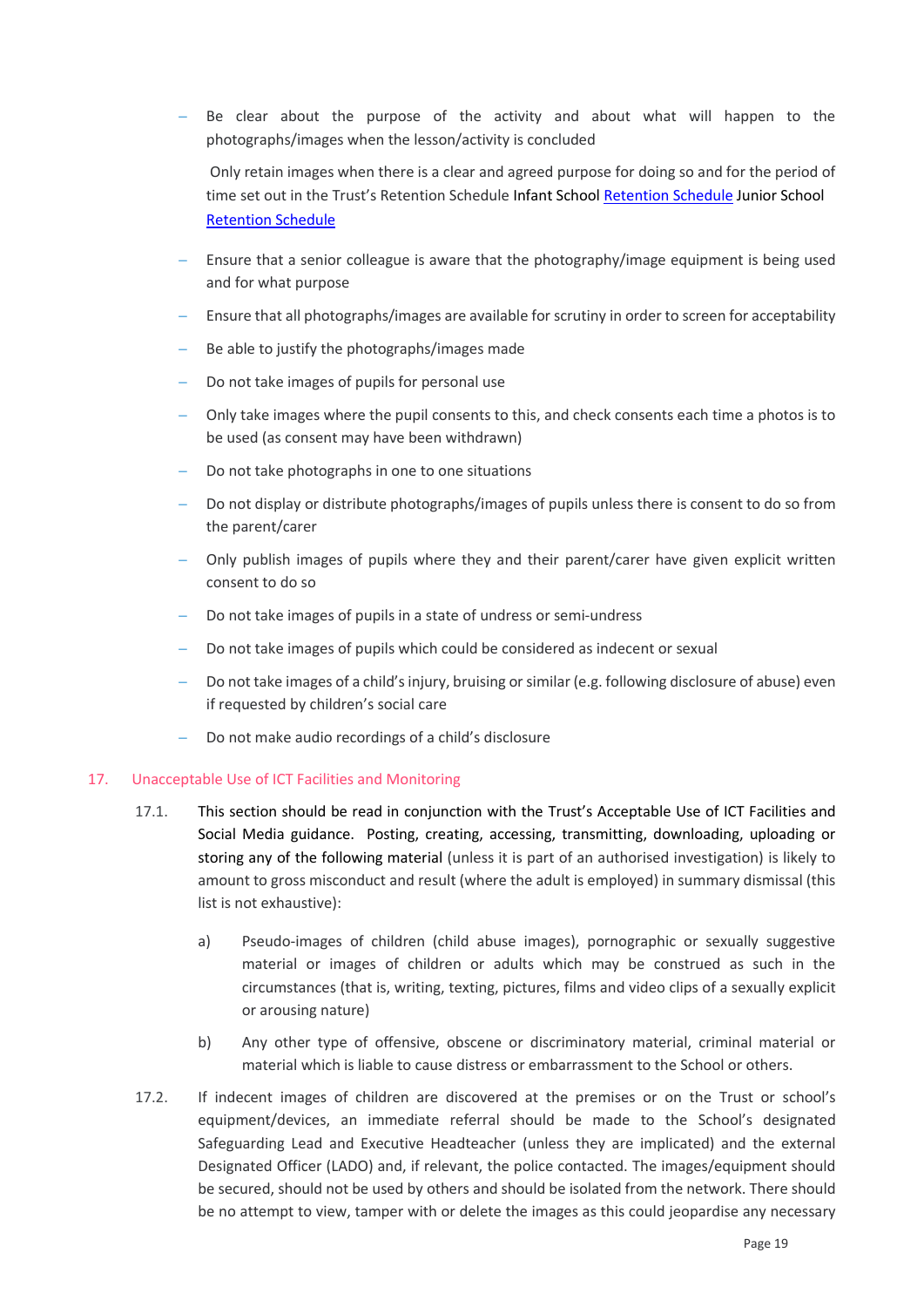criminal investigation. If the images are of children are known to the Trust/School, a referral should also be made to children's social care in accordance with local arrangements.

- 17.3. The contents of our ICT resources and communications systems are our property. Therefore, adults should have no expectation of privacy in any message, files, data, document, facsimile, telephone conversation, social media post, conversation or message, or any other kind of information or communications transmitted to, received or printed from, or stored or recorded on our electronic information and communications systems. We reserve the right to monitor, intercept and review, without prior notification or authorisation from adults. Usage of our IT resources and communications systems, including but not limited to telephone, e-mail, messaging, voicemail, CCTV, internet and social media postings and activities are monitored to ensure that our rules are being complied with and for the following purposes:
	- a) To monitor whether the use of the e-mail system or the internet is legitimate and in accordance with this Code
	- b) To assist in the investigation of alleged wrongful acts
	- c) To comply with any legal obligation
- 17.4. Personal data will be stored in accordance with the Trust's Privacy Notices. We may store copies of data or communications for a period of time after they are created, and may delete such copies from time to time without notice and in line with the school's Retention Schedule. Infant School Retention [Schedule](file://///SERVER1/Share/General%20Policies/TRUST%20POLICIES) Junior Schoo[l Retention Schedule.](file:///R:/Policies/GDPR%20POLICIES) If necessary information may be handed to the police in connection with a criminal investigation.
- 17.5. A CCTV system monitors some ares of the Trust schools 24 hours a day. This data is recorded and may be used as evidence of any alleged wrongdoing. The school has a CCTV Policy which governs how CCTV is used in the Trust's [CCTV Policy.](https://www.elmleaschoolstrust.com/wp-content/uploads/2022/03/CCTV-Policy-v1.0-Elmlea-schools-trust.pdf)
- 17.6. Cyber-bullying can be experienced by adults as well as pupils. Adults should notify the Executive Headteacher if they are subject to cyber-bullying. The Trust will endeavour to protect adults and stop any inappropriate conduct.

# 18. Reporting Concerns and Recording Incidents

- 18.1. All adults must report concerns and incidents in accordance with the guidance set out in Keeping Children Safe in Education DfE and the Managing Allegations of Abuse Against Staff and Volunteers Policy. In the event of an allegation being made, or incident being witnessed, the relevant information should be immediately recorded and reported to the Executive Headteacher or Designated Safeguarding Lead, as appropriate. An employee who fails to bring a matter of concern to the attention of senior leadership and/or the relevant agencies will be subject to disciplinary action.
- 18.2. In addition to behaviours outlined elsewhere in this Code and, the types of abuse and neglect set out in Keeping Children Safe in Education DfE, the following is a non-exhaustive list of some further behaviours which would be a cause for concern:

An adult who:

- Allows a pupil/young person to be treated badly; pretends not to know it is happening
- Gossips/shares information inappropriately
- Demonstrates inappropriate discriminatory behaviour and/or uses inappropriate language